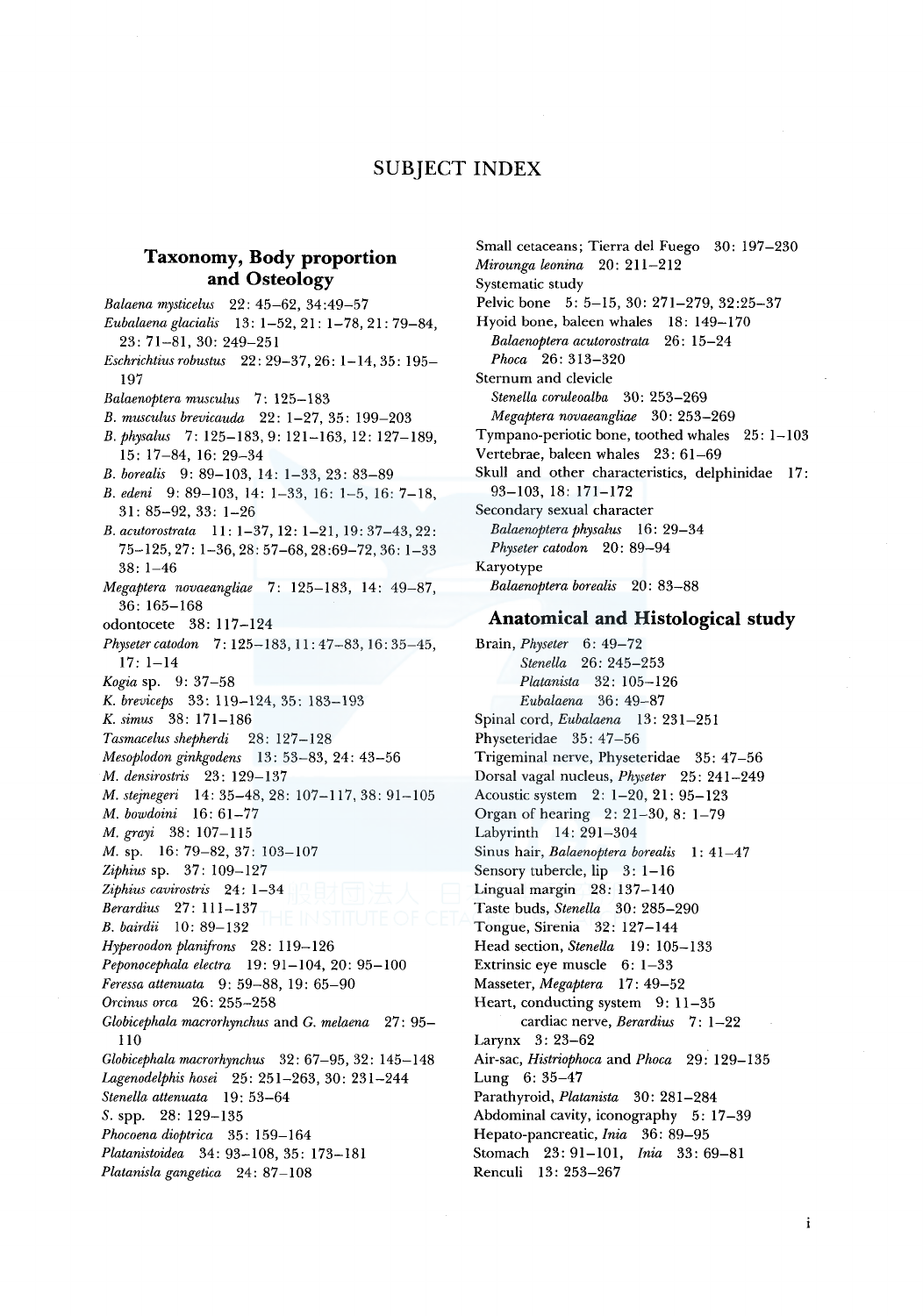ii

Anal tonssil, Platanistidae 29: 95-100 Ovary 38: 75-89 Corpus luteum, *Callorhinus* 29: 121-128 Red bone marrow, *B. physalus* 3: 17-22 Embryo, *Stenella* 10: 1-68, 16: 83-87 Size of cell 13: 269-301 Epidermal cyst 31: 93-94

#### **Body and organ weight**

*Eubalaena glacialis* 13: 1-52, 21: 1-78 *Balaenoptera musculus* 3: 132-190, 4: 184-209, 125-183 *B. musculus brevicauda* 22: 1-27 *B. physalus* 3: 132-190, 4: 184-209, 7: 125-183 *B. borealis* 4: 1-13 *B. edeni* 10: 133-141 *B. acutorostrata* 22: 75-125 *Megaptera noveangliae* 7: 125-183, 14: 49-87 *Physeter catodon* 4: 1-13, 7: 125-183 *Mesoplodon ginkgodens* 24: 43-56 *Lagenodelphis hosei* 25: 251-263 *Stene/la attenuata* 26: 157-226 *S. coruleoalba* 33: 27-67 *Platanista gangetica* 24: 87-108, 26: 265-270 Pontoporia blainvillei 26: 265-270 *Mirounga leomina* 20: 211-212 *Dugong dugon* 31: 129-132

### **Age determination**

Crystalline lens 3: 132-190, 4: 115-161 Baleen plates 4: 162-183, 6: 133-152 Earplug 12: 23-32, 14: 107-135, 17: 37-48, 18: 29-48 Baleen whales 7: 87-119 *Balaenopteraphysalus* 13: 155-169, 18: 49-88, 20: 17-82 *B. acutrostrata* 37: 17-30 *Physetercatodon* 13: 135-153, 17: 15-35, 20: 1-16 *Berardius bairdii* 29: 1-20 *Globicephala macrorhynchus* 35: 57-91 *Tursiops truncatus* 32: 39-66 *Stenella caeruleoalba* 8: 133-146, 24: 57-79, 28: 73-106,29:21-48 *S. attenuata* 26: 157-226, 28: 73-106 *Platanista gangetica* 24: 87-108 Pontoporia blainvillei 31: 45-67 *Collorhinus ursinus* 17: 191-195 *Dugong dugon* 30: 301-310 *Phoca kurilensis* 33: 131-135

# **Population study**

*Balaena mysticetus* 35: 1-16 *Eubalaena glacialis* 13: 1-52, 21: 1-78 *Eschrichtius robustus* 5: 71-79, 13: 201-205, 22: 29-37,22: 39-43, 26: 1-14

- *Balaenoptera musculus* 3: 132-190, 4: 27-113, 5: 91-167,6:73-131,7: 125-183,8; 147-213,37: 155-165
- *B.physalus* 3: 119-131,3: 132-190,4:27-113,5: 91-167, 6: 73-131, 7: 125-183, 8: 147-213, 11: 85-98, 12: 103-125, 13: 97-133, 13: 145-169, 15: 85-142, 17:53-65, 18: 1-27, 18:49-88,34: 59-91, 37: 1-16
- *B. borealis* 3: 119-131, 4: 27-113, 9: 89-103, 22: 63-74,34: 59-91, 37: 47-60
- *B. edeni* 3: 106-118, 3: 119-131, 9: 89-103, 9: 165-177, 10: 79-87, 14: 1-33, 16: 7-18, 28: 1- 35, 30: 291-300, 34: 59-91
- *B. acutorostrata* 11: 1-37, 11: 181-189, 19: 37-43, 22: 75-125, 37-59, 35: 17-38, 36: 1-34, 36: 35-39,38: 47-73
- *Megaptera novaeangliae* 4: 27-113, 6: 73-131, 7: 125-183,8: 81-102,8: 147-213, 14:49-87, 15: 1-16, 16: 19-28, 29: 59-85, 30: 245-247, 37: 31-46
- *Physeter catodon* 3: 106-118, 3: 119-131, 4: 27- 113, 6: 153-165, 7: 121-124, 7: 125-183, 8: 147-213, 10: 143-149, 11: 39-46, 13: 135-153, 17: 15-35, 19: 1-35, 20: 1-16, 23: 1-25, 35: 39-46, 37: 167-172
- *Ziphius cavirostris* 10: 89-132, 24: 35-41
- *Berardius* 27: 111-137
- *B. bairdii* 10: 89-132, 13: 213-214, 23: 111-122, 29: 1-20, 37: 61-83
- *Mesoplodon grayi* 38: 107-115
- *Odontoceti* 34: 1-4 7
- *Oreinus orca* 13: 85-96
- *Globicephala macrorhynchus* 35: 57-91
- *Globicephala macrorhynchus* and G. *melaena* 27: 95- 110, 36: 97-106
- *Stenella coeruleoalba* 12: 191-192, 22: 159-162, 24: 57-79,26:227-243,28:73-106,29:21-48, 30: 65-115, 36: 107-138
- *S. attenuata* 26: 157-226, 26: 226-243, 28: 73- 106, 36: 107-138
- *Lagenorhynchus obliquidens* 35: 129-15 7
- *Lagenodelphis hosei* 30: 231-244
- *Phocoenoides dalli* 30: 1-64, 35: 93-105, 35: 107- 128, 36: 139-152, 37: 99-102, 38: 125-140
- *Neophocaena phocaenoides* 31: 1-44
- *Cephalorhynchus commersonii* 32: 149-154, 36: 153-164
- *Platanista gangetica* 24: 87-108, 24: 109-115, 27: 81-94, 29: 87-94
- Genetic, toothed whale 38: 141-163
- *Pontoporia blainvillei* 31: 45-67
- School, baleen whales 18: 89-110
- Corpora albicantia 18: 123-148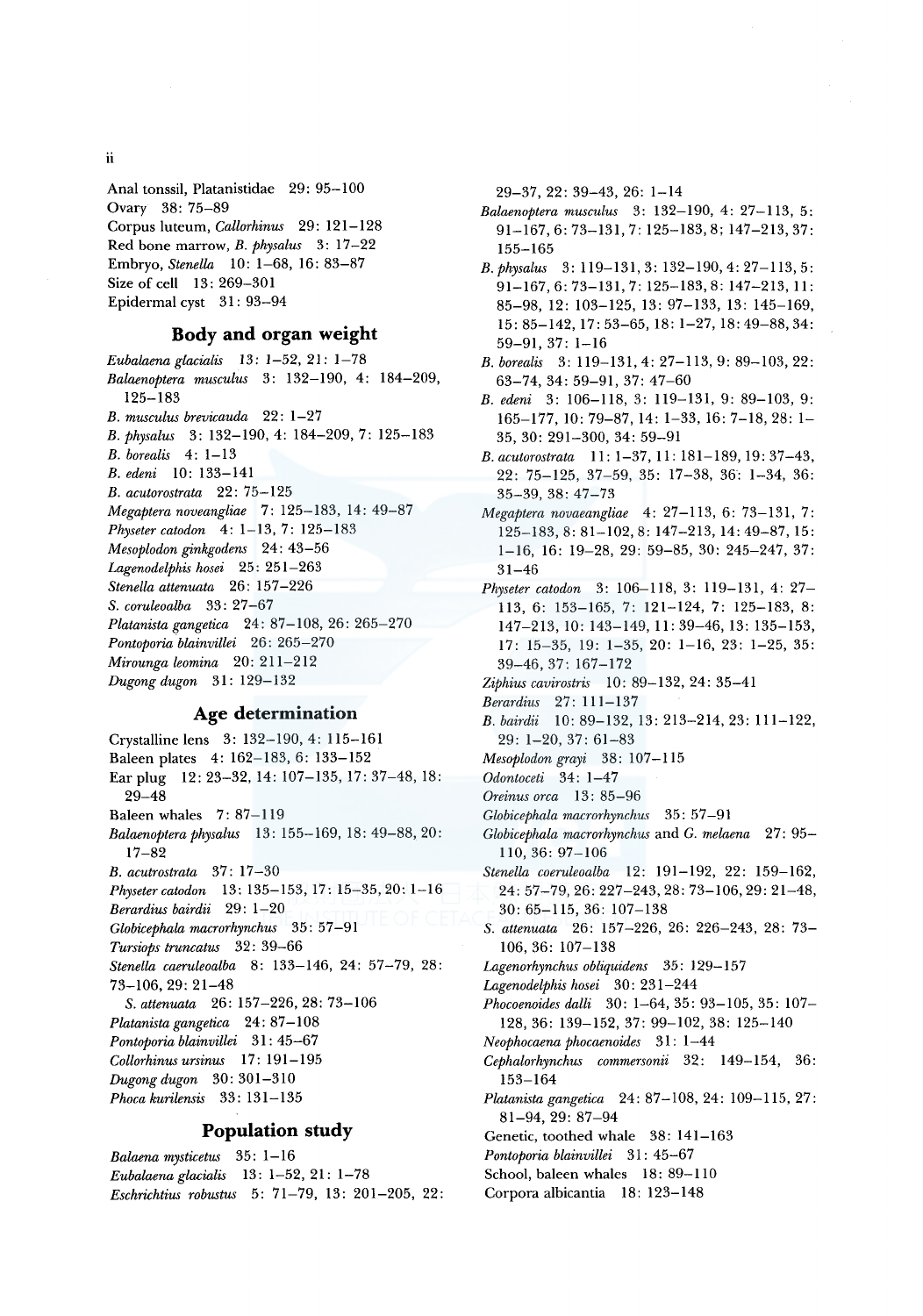Virginal band 21: 85-94 Counting and measuring, baleen and ventral grooves 25: 279-292 Baleen, function 28: 37-55 Underwater sound 23: 123-128, 33: 83-117 Epimeletic behavior 28: 141-143 Marking dolphin 20: 101-107, 24: 81-85 Human activity disturbing whales 29: 113-120 History, whaling 21: 125-129 Color pattern, *Phoca* 25: 301-310 Growth, *Phoca* 24: 127-144 *Tursiops* 37: 85-97 *Neophocaena* 37: 85-97 Foods, *Phoca* 34: 123-136 Maturity, *Phoca* 37: 173-178 Pelage, *Historiophoca* 28: 187-197 Occurrence, phocid seals 28: 175-185 Distribution, *Phoca* 31: 105-119 *Dugong* 31: 133-141 *Trichechus* 34: 137-147 Diving depth, *Callorhinus* 24: 145-148 Wandering speed, *Erignathus* 31: 121-123 Gerology 7: 69-77, 8: 103-125, 9: 105-120, 11: 85-98, 13: 171-184, 14: 89-100, 14: 101-106, 15: 85-142, 17: 53-65, 17: 67-77, 18: 1-27

### **Food and feeding**

(See also population study) Baleen whales 5: 81-90, 12: 33-89, 13: 193-199, 14: 149-290, 16: 89-103, 17: 157-170, 19: 45-51,20: 109-155,34: 59-91 *Balaena mysticetus* 35: 1-16 *Balaenoptera borealis* 22: 127-152, 22: 153-158, 25: 219-236,25-144 *B. edeni* 7: 79-85, 29: 49-58, 32: 1-23 *Megaptera novaeangliae* 31: 69-83, 36: 41-47 *Eschrichtius robustus* 22: 39-43 *Physeter catodon* 5: 81-90, 11: 139-151, 11: 153- 161, 18: 111-122, 28: 145-151, 32: 199-218 *Kogia simus* 38: 171-186 *Orcinus orca* 29: 107-111 *Stene/la coeruleoalba* 25: 265-275 Balaenopterids 32: 155-198, 34: 59-91 Largha Seal 34: 123-136 Antarctic fish from stomach 12: 225-233 Stone and alien from stomach 17: 83-91 Stomach content in relation to chasing time 23: 27-36 Energy budge 27: 61-79

## **Whaling ground, environmental**

9: 179-187, 11: 163-179, 12: 91-101, 12: 209- 224, 13: 215-229, 14: 137-143, 15: 143-158, 16: 105-119, 17: 105-155, 20: 157-210, 26:

271-287, 27: 141-157 Statistical review 25: 105-203 Pack-ice limit 29: 137-141 Sighting By boat 25: 205-217, 26: 289-302, 30: 117- 178, 30: 179-195 By air 23: 37-60

## **Parasite, scar and skin disease**

Diatom 4: 14-26, 11: 99-132, 13: 185-191, 29: 101-105,32: 97-103 Cyamus 28: 153-160 Barnacle 22: 39-43, 37: 129-153 White scar 10: 69-77, 26: 145-155 Skin disease 11: 133-138 Helminthes 11: 133-138, 28: 161-166 Marlin spear 14: 149-290 (p.252), 22: 163-164, 25: 237-239 Aggressive encounter 31 : 95-96 Parasite, *Euphausia* 30: 311-313

### **Chemical study**

Enzyme, stomach l: 3-7 pancreas 1: 8-10, 1: 11-14, 2: 55-60, 3: 71-78 Whale meat, peptone  $1: 15-16$ freshness 1: 17-26, 1: 28-30, 2: 31-34, 3: 63-70, 5: 1-4, 6: 167-176, 7: 23-30, 7: 31-36, 9: 1-10 tryptophane 2: 51-54 digestion 2: 61-66 nutrition: 7: 51-67 amino acid 13: 303-317, 14: 305-326 methionine 3: 102-105 Whale blood 1: 38-40, 3: 96-101, 5: 41-47 Whale milk 10: 151-167 Vitamin 1: 31-37, 2: 35-41, 5: 53-59, 6: 187- 191, 7: 47-50 Kitol 3: 85-88, 3: 89-91, 3: 92-95, 5: 49-51, 5: 61-69,6: 193-198,7:47-50 Oil, gas absorption 11: 191-213, 13: 309-321 molecular distillation 2: 42-45, 2: 46-50 Oil, *Eubalaena* 17: 171-190 *Physeter* 3: 79-84, 7: 37-46 *Mirounga* 12: 235-240, 13: 323-332, 20: 213- 221 Lipid, *Eubalaena* 18: 173-180 Fatty acid composition of oil, *Eubalaena* 22: 165-170 *Neopocaena* 21: 131-135, 26: 303-306 *Peponocephala* 21: 137-141 *Platanista* 23: 141-147, 24: 117-125 *Inia* 25: 293-299 *Trichechus* 26: 307-311